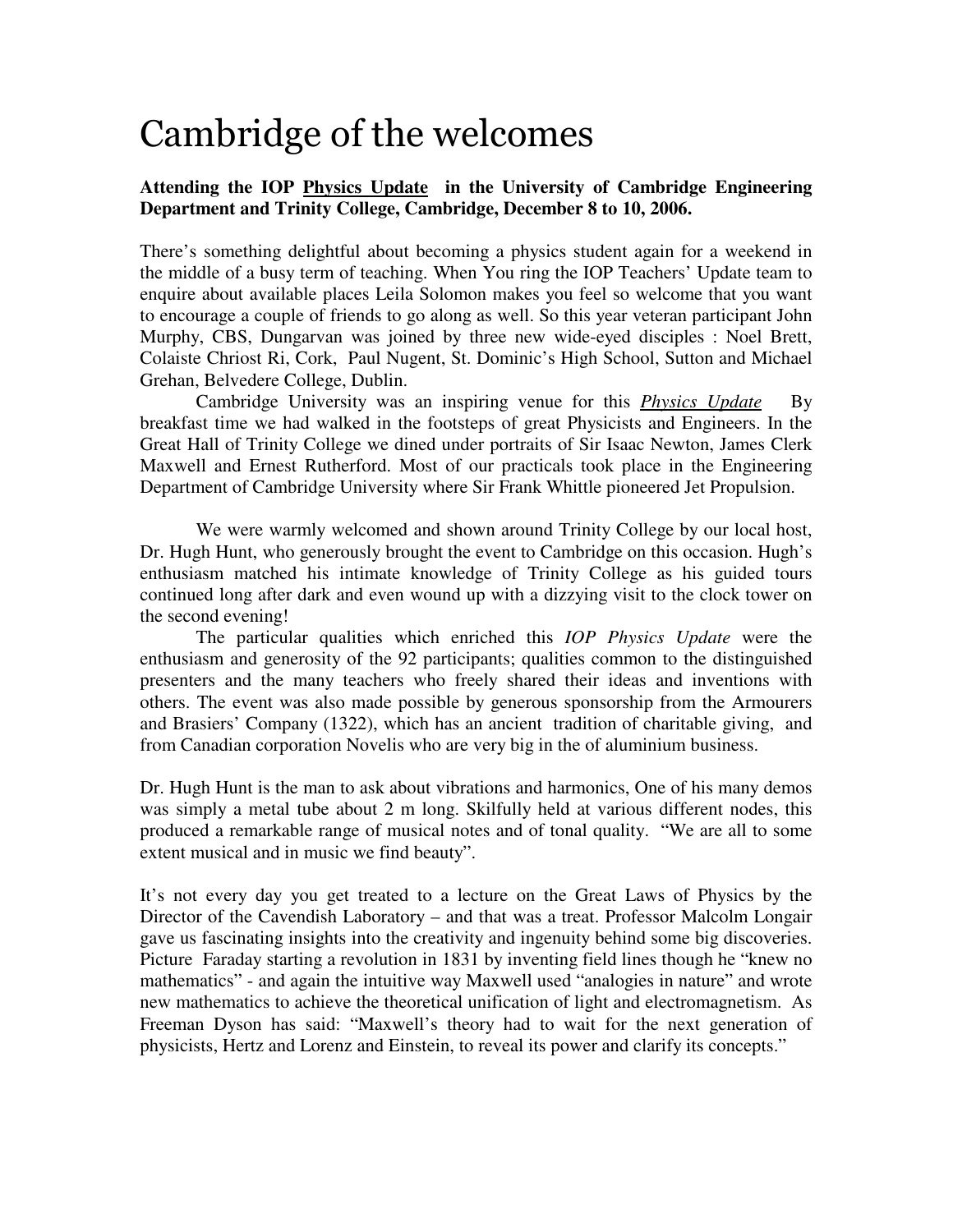On Saturday afternoon we had the honour of meeting the Master of Trinity College who has so many distinctions that I don't know how to give him his proper title. What strikes me most about Professor Sir Martin Rees is his relaxed, friendly personality and his skill in replying to questions. His lecture on dark matter opened up, for me, more of those surprises with which the Universe is so richly endowed. One of them tells us that in the Universe at age 10 $^{-12}$  second all the particles had more energy than in CERN – and "We need much more physics to understand this". He reminded us that our Sun is a second or third generation star. So the heavier atoms in our bodies were made in supernova explosions and we have within us the ashes of dead stars. I went home with even more of a sense of wonder, reflecting on the astonishing events which got us here on this precious little planet.

What have the following got in common? A spinning top which keeps going for a whole workshop, another which levitates in mid-air, a third which inverts itself and continues to spin (courtesy of Euler's formula), a see-saw driven by a candle flame, a solid looking black disk which allows a pencil to pass though it freely, a Newton's cradle using magnets and a host of colourful optical illusions? They were among the physics toys we enjoyed playing with during the practical led by David Featonby who is IOP Teacher network coordinator for the North East. My students would have been enthralled too and described David as "ledge" – and a legend he is.

Space does not allow a proper sample of the delights of this IOP feast. They included the secrets of the electric guitar and Fourier Series ( Nick Weaver), the Physics of the Sun (Dr. Helen Mason), the mysteries surrounding the way the brain controls the body (Prof Daniel Wolpert), the *real* reason why an aircraft flies, shown in a real wind tunnel (Dr. Holger Babinsky), Materials of the future (Professor Lindsay Greer) and probably the most practical treasure of all : The Virtual Physical Laboratory – a wonderful suite of onscreen simulations created (presumably over thousands of hours of work) by Dr. John Nunn, supported by the National Physical Laboratory.

After lunch on Sunday we said our goodbyes to Leila Solomon, Hugh Hunt, David Featonby, John Nunn and other inspiring educators. The whole experience had been so uplifting that we hardly felt the need for Holger Babinsky's explanation of Bernoulli's principle as we raced down the runway at Stansted. The good news is that the IOP are at it again: Birmingham at the end of March and Cardiff in early July. I would warmly recommend any science teacher who is interested to apply for future IOP *Physics Updates.* They are as enjoyable as they are informative. Many many thanks to the organisers of the Cambridge event for an enriching experience of Physics Education at its best.

Michael Grehan, Belvedere College, Dublin.

| <b>Back to IOP Ireland Home Page</b> | http://ireland.iop.org/   |
|--------------------------------------|---------------------------|
| <b>Back to IOP Home Page</b>         | http://education.iop.org/ |
| <b>Back to Hugh Hunt's Home Page</b> | http://hughhunt.co.uk/    |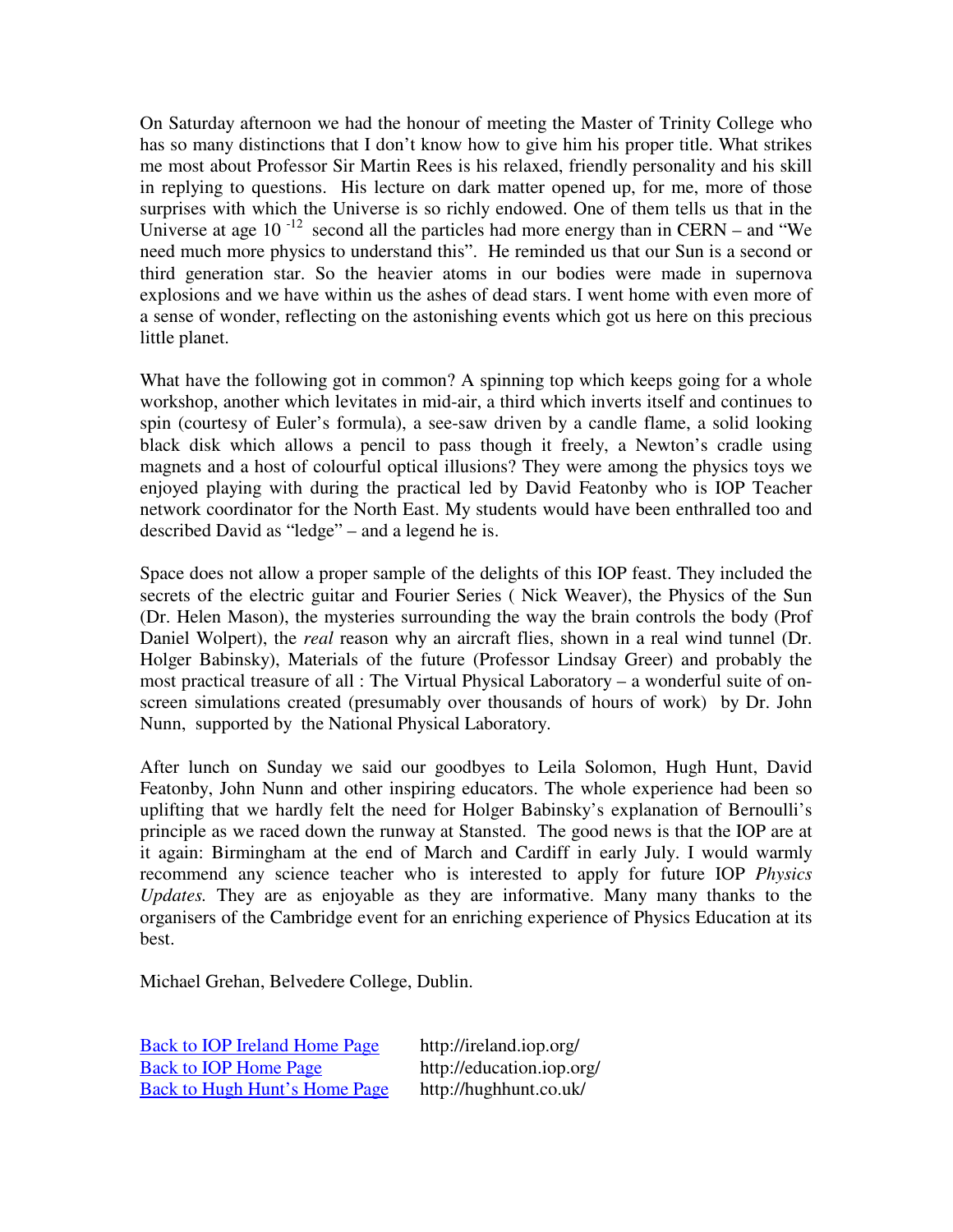



D Featonby **Dr** Hugh Hunt demonstrates the resonance tube



Dr Hugh Hunt demonstrates the wave tank Air flow around a wing